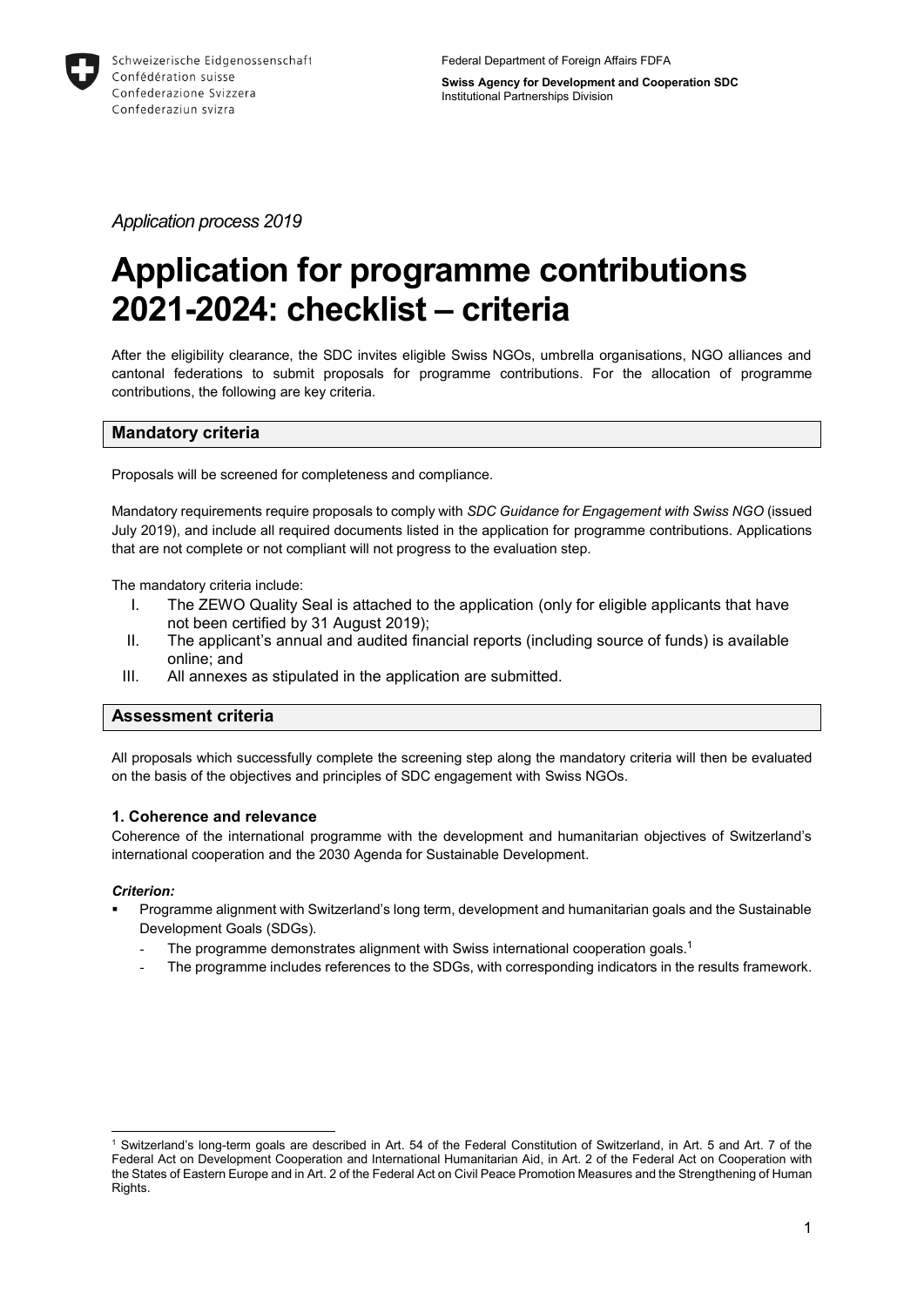

# **2. Strategic focus on strengthening civil society in developing and transition countries as well as in humanitarian crises**

A strong and well-organised civil society is essential for effective advocacy of human rights, promotion of gender equality, inclusive and sustainable development and participatory political processes. Well-informed and empowered citizens can voice their concerns and claim public spaces for participation, engage in issues that matter to them and hold their governments and political representatives accountable. This presumes that all people, including powerless and disadvantaged groups, are aware of their rights, identify with their society and feel confident and responsible enough to engage. 2

#### *Criteria:*

- The programme includes a strategic focus on strengthening, empowerment and capacity building of local, national and/or regional civil society organisations.
- The applicant clearly presents its strategic role and its added value in strengthening local / national / regional civil society.

## **3. Enable access to Swiss expertise, innovation and services**

Due to their proven competencies, their long-standing presence in various countries and their sound knowledge of the relevant contexts, NGOs are important actors in international cooperation. With their thematic and operational expertise and know-how, Swiss NGOs are well positioned to disseminate knowledge and innovations to local actors.

## *Criterion:*

- Promoting / delivering Swiss expertise, innovation and services, and concrete actions.
	- Examples of activities implemented in collaboration with Swiss institutions in the past are presented in the track record.<sup>3</sup>
	- Concrete actions are presented in the programme for collaboration with Swiss institutions in delivering the programme.

# **4. Management Criteria**

Applicants have in place defined governance, steering / management mechanisms, reporting and risk management procedures and standardised monitoring and evaluation (M&E) systems and impact measurement.

## *Criterion:*

 Quality and clarity of the institutional governance framework; availability of risk management, monitoring and evaluation processes and open access to development results and evaluations (e.g. IATI).

<sup>-</sup><sup>2</sup> See *SDC Policy Democratisation, Decentralisation and Local Governance* (2016).

<sup>&</sup>lt;sup>3</sup> In the case of NGOs umbrellas and NGO alliances, a focus on collaboration with Swiss institutions that are not part of the alliance or included under the umbrella.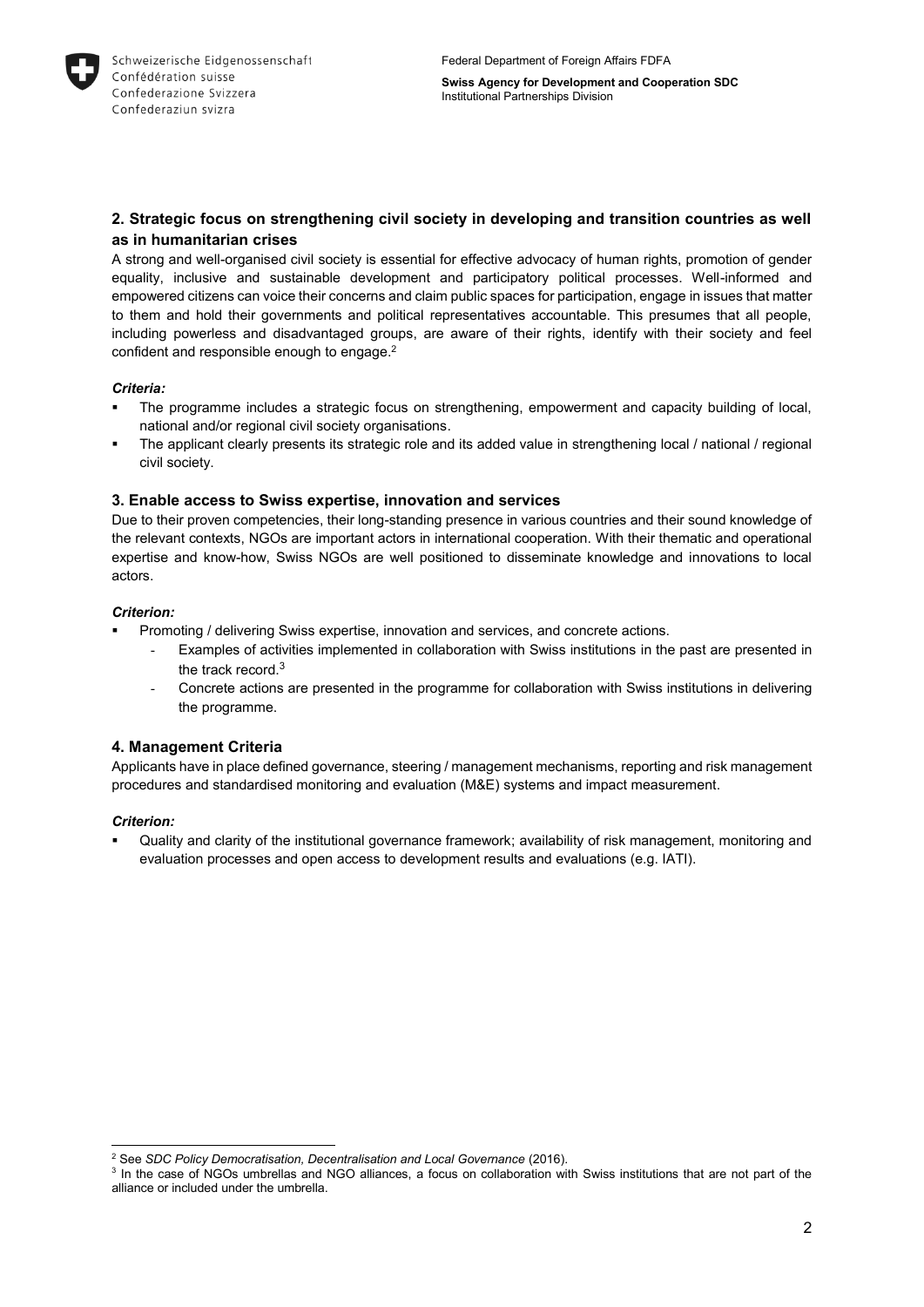

**5. Strengthening the humanitarian-development nexus in fragile contexts and protracted crises**

Working in and on fragility and across the humanitarian-development nexus to increase resilience and respond to emergencies in fragile contexts is a priority for the SDC and for the engagement with NGOs. An optimal investment tackles the structural factors responsible for fragility and low resilience. In order to increase the resilience of the countries and the population to shocks and crises, international cooperation relies on a close connection (nexus) between the humanitarian responses and economic, environmental and social development investments, especially in the case of long-term crises.<sup>4</sup> The nexus is particularly valuable in protracted crisis situations where short-term emergency relief and long-term development objectives co-exist and cannot be dealt with separately. 5

#### *Criteria:*

-

- Understanding of the comparative advantages of nexus approaches and how joining humanitarian aid and development cooperation can build systems and reduce future vulnerabilities.
	- Context analysis identifies issues to be addressed more appropriately with nexus approaches.
	- The programme demonstrates capacity to develop innovative approaches with regard to humanitariandevelopment linkages. 6
- The proposal demonstrates a capability to deliver a programme working in the humanitarian-development nexus.
	- The NGO demonstrates a track record in having implemented projects and programmes linking humanitarian aid and development cooperation in fragile contexts and fast-changing crisis situations.

## **6. Applying a human rights-based approach to mainstreaming gender and good governance**

The promotion of gender equality and good governance, based on the human rights principles, including nondiscrimination, inclusive participation, accountability and the rule of law is at the core of promoting sustainable development and humanitarian aid. The SDC is committed to a human rights-based approach in all activities.<sup>7</sup>

#### *Criterion for gender equality<sup>8</sup> :*

- Equal opportunities for women and men within the organisation, at strategic level and in the programme proposal
	- The proposal includes data on the share of women in senior management positions.
	- The programme demonstrates a gender sensitive context analysis.
	- The design and implementation include gender equality in the strategic orientation of the programme or in the results.

#### *Criteria for Human Rights Based Approach (HRBA) furthering inclusion and non-discrimination:*

- HRBA is applied in the context analysis, including an analysis of power dynamics, identifying the causes for discrimination, exclusion and conflicts; and refers to the international human rights framework. The context analysis pays specific attention to the rights of women and girls and includes gender equality, as well as to the rights of vulnerable groups.
- Human rights principles are reflected at the strategic level, including equality and non-discrimination, empowerment and inclusive participation, transparency, accountability and rule of law.
	- The programme demonstrates approaches for reducing inequalities and promoting good governance.
	- Conflict sensitivity is reflected in programming and risk management (conflict sensitive lens / do no harm).

<sup>4</sup> See *Erläuternder Bericht zur internationalen Zusammenarbeit 2021-2024* (2019).

<sup>5</sup> See *SDC Management response to the Independent Evaluation of the Linkage of Humanitarian Aid and Development Cooperation at the Swiss Development Corporation (2019)*.

<sup>&</sup>lt;sup>6</sup> See Independent Evaluation of the Linkage of Humanitarian Aid and Development Cooperation at the Swiss Development *Corporation*.

<sup>7</sup> See *SDC Guidance on Human Rights in Development and Cooperation (2019)*.

<sup>8</sup> See *FDFA Strategy on Gender equality and Women's rights (2017).*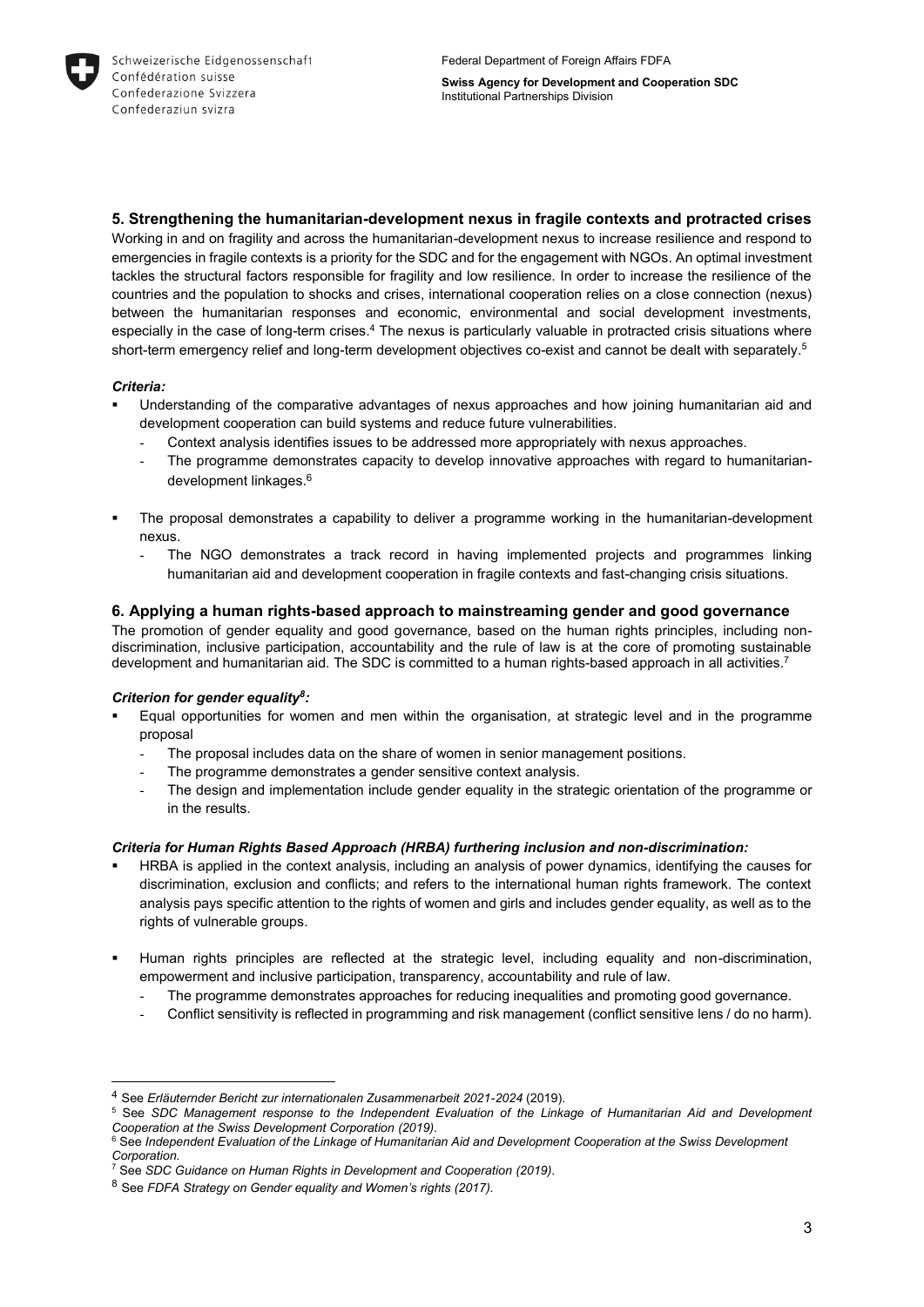

- Vulnerable, marginalised, and disadvantaged groups are targeted and are the main beneficiary groups of the intervention.
	- The programme reflects the inclusion of disadvantaged and marginalised groups
	- The NGO demonstrates a track record in the inclusion of disadvantaged and marginalised groups (leaving no one behind and HRBA).

## **7. Integrating policy dialogue**

Policy dialogue is an integral part of the SDC's engagement with Swiss NGOs. Swiss NGOs also engage in policy dialogue with national and/or multilateral stakeholders in order to enhance effectiveness in line with the four shared principles of effective development co-operation of the Global Partnership (GPEDC). 9

#### *Criterion:*

 Policy dialogue (at local, provincial or national level) is included as a clear component / integral part of the intervention.

#### **8. Promoting multi-stakeholder partnerships and cross-sector mobilisation and cooperation**

Effective international cooperation requires coordination and collaboration between the different institutions present on the ground. SDG 17 recognises that effectiveness is increased when multi-stakeholder partners mobilise and share knowledge, expertise, technology and financial resources to support the achievement of the sustainable development goals, particularly in developing countries. The SDC's engagement with Swiss NGOs should facilitate cooperation between NGOs, the private sector, and academia not only in Switzerland – as noted above – but as well in the partner country and at international level.

#### *Criterion:*

 The programme demonstrates that multi-stakeholder partnerships / cross-sector cooperation, collaboration with international institutions or community coordination are part of the intervention.

## **9. Promoting and respecting national ownership of development priorities**

Partnerships for development can only succeed if they are led by developing countries, implementing approaches that are tailored to country-specific situations and needs.

#### *Criterion:*

 Use of or reference to country-led development objectives/results embedded in the programme's implementation/long-term sustainability hand-over plan.

## **10. Improving effectiveness, strengthening transparency and accountability**

Effectiveness is the extent to which humanitarian and development outcomes are achieved. Development efforts must have a lasting impact on eradicating poverty and reducing inequality, and on enhancing developing countries' capacities, aligned with their own priorities (second GPEDC principle). In addition, as stated in the fourth GPEDC principle: «Mutual accountability and accountability to the intended beneficiaries of development co-operation, as well as to respective citizens, organisations and constituents, is critical to delivering results. Transparent practices form the basis for enhanced accountability».

<sup>-</sup><sup>9</sup> The UN Global Partnership for Effective Development Co-operation (GPEDC) is based on the four principles of effective development co-operation including country ownership, a focus on results, inclusive partnerships and transparency and mutual accountability [\(http://effectivecooperation.org/about/principles/\)](http://effectivecooperation.org/about/principles/).